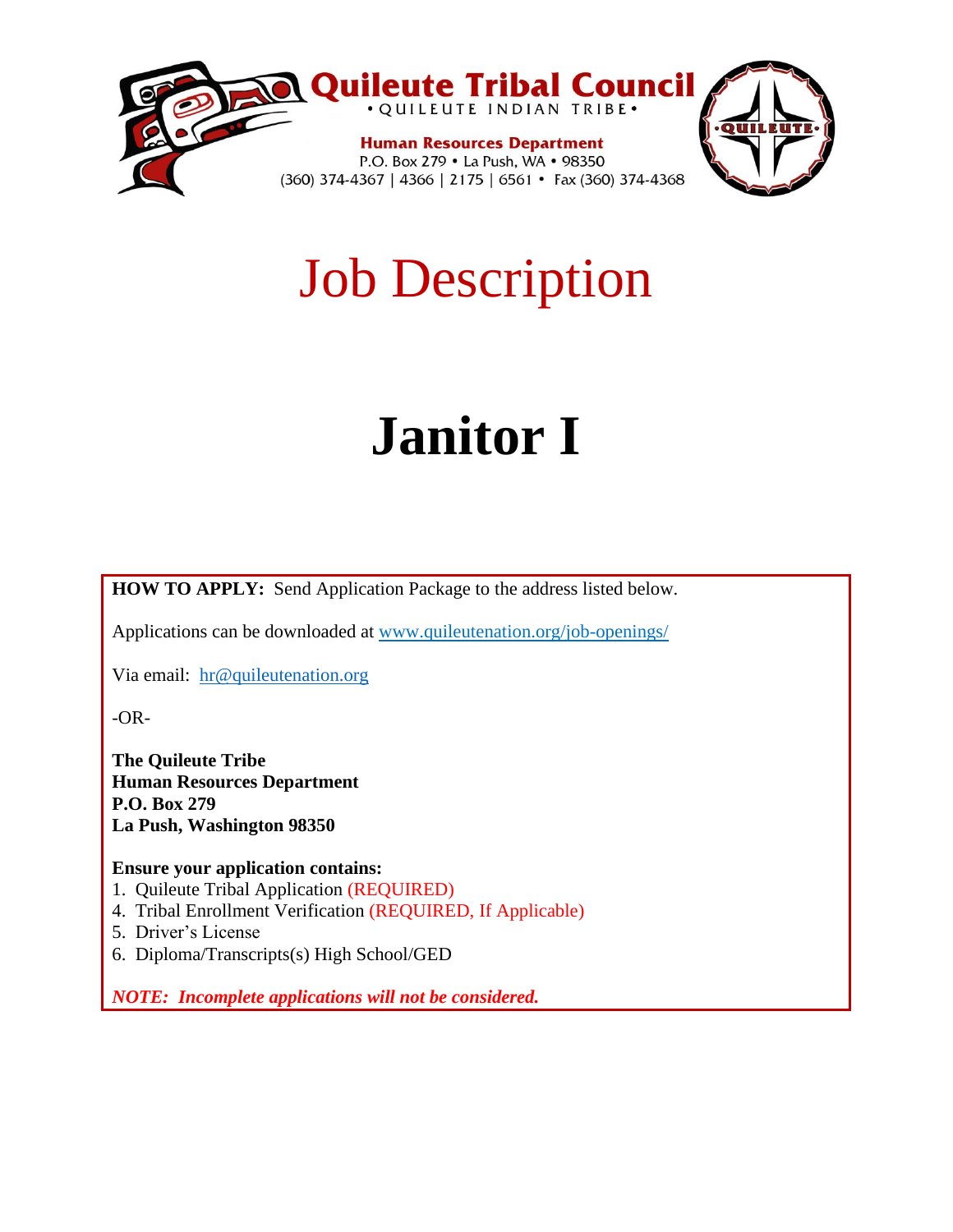| Position:   | <b>Janitor I</b>                                    |
|-------------|-----------------------------------------------------|
| Supervisor: | <b>Public Works/Janitorial Maintenance Director</b> |
| Location:   | La Push, WA                                         |
| Work Info:  | Full Time: 40 Hrs/Week (M-F)                        |
| Salary:     | \$15.05/hour                                        |

#### **POSITION SUMMARY:**

We have vacancy in our team for Janitor to work across a number of buildings assigned. You will perform a variety of maintenance and cleaning tasks to keep the buildings looking perfect. To work well in this role, you should have basic maintenance knowledge around building repairs and some experience cleaning.

Maintain janitorial services of assigned buildings, help with maintenance of all assigned Tribal buildings to include cleaning and repairs. Support with set up and break down with meetings. Check that assigned Tribal Buildings are locked each night. Meet the needs of each Program Director in cleaning offices when available. Survey Tribal Buildings, grounds, and sidewalks for trash. Work with other Tribal maintenance employees on Tribal projects.

#### **ESSENTIAL DUTIES AND RESPONSIBILITIES INCLUDE THE FOLLOWING:**

- Clean and supply designated building areas (dusting, sweeping, vacuuming, mopping, cleaning ceiling vents, restroom cleaning etc.)
- Meet the needs of each department, in cleaning offices when available
- Ensure doors are locked after hours
- Perform and document routine inspection and maintenance activities
- Survey Tribal buildings, grounds and sidewalks for trash
- Carry out heavy cleansing tasks and special projects
- Notify management of occurring deficiencies or needs for repairs
- Make adjustments and minor repairs
- Stock and maintain supply rooms
- Use and maintenance vacuum cleaners along with other cleaning equipment, knowledge in light plumbing repair, light electrical repair, painting, chemical identification, and light carpentry.
- Cooperate with the rest of the staff
- Other duties as assigned.

## **SUPERVISORY RESPONSIBILITY:**

• **None**

#### **Required Qualifications:**

- Knowledge of cleaning chemicals and supplies
- Integrity and ability to work independently
- Able to lift 50 pounds, write legible, read, understand, and apply directions.